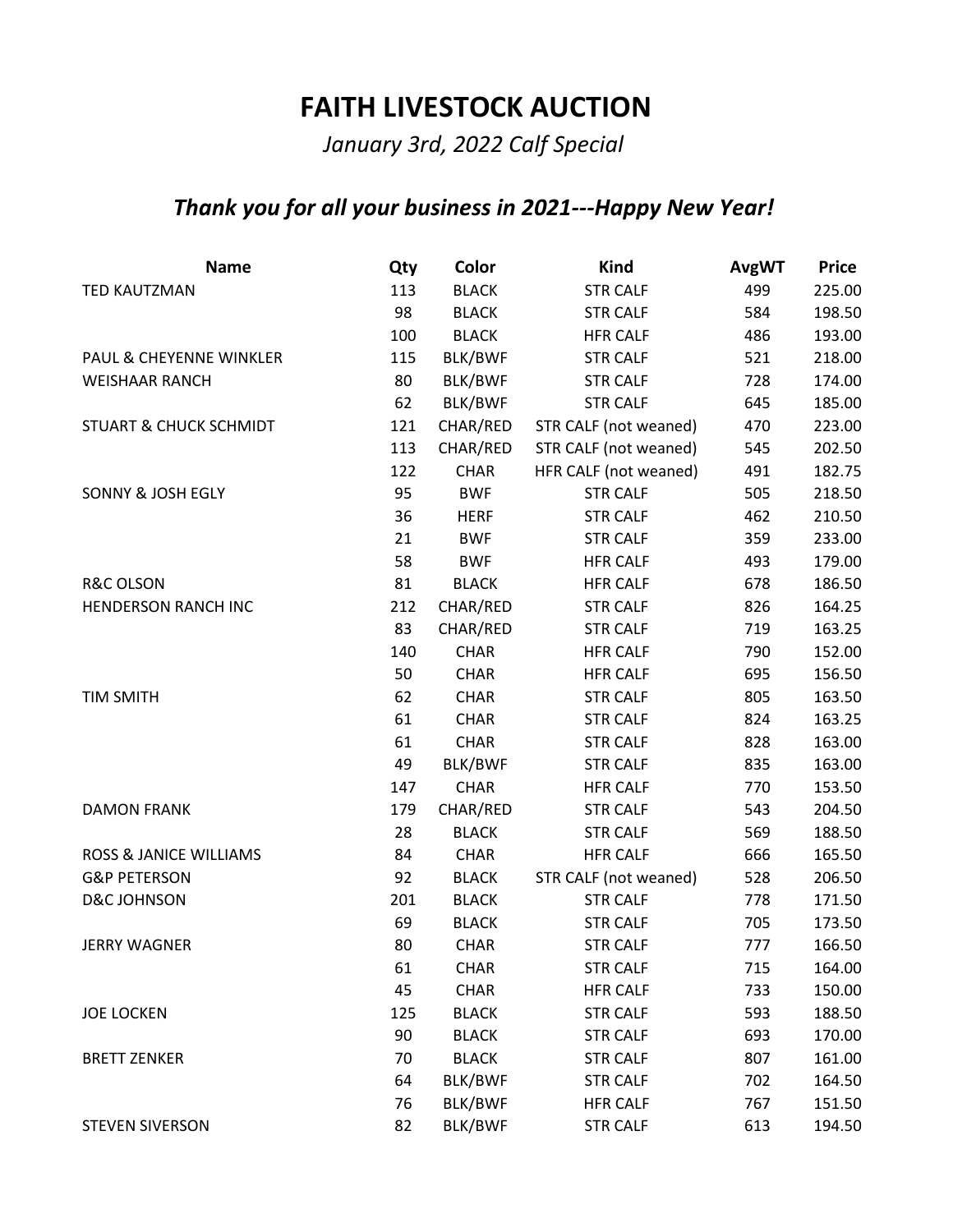|                                  | 26  | BLK/BWF      | <b>STR CALF</b>       | 534 | 205.00 |
|----------------------------------|-----|--------------|-----------------------|-----|--------|
|                                  | 67  | <b>BLACK</b> | <b>HFR CALF</b>       | 616 | 173.00 |
| <b>TIM ANDERSON</b>              | 55  | <b>HERF</b>  | <b>STR CALF</b>       | 614 | 178.50 |
|                                  | 36  | BLK/BWF      | <b>STR CALF</b>       | 653 | 179.50 |
|                                  | 24  | <b>BWF</b>   | <b>HFR CALF</b>       | 582 | 165.50 |
| DAN & MARIE ACKERMAN             | 57  | BLK/BWF      | <b>STR CALF</b>       | 829 | 163.50 |
|                                  | 26  | RED/RWF      | <b>STR CALF</b>       | 836 | 156.00 |
|                                  | 55  | BLK/BWF      | <b>HFR CALF</b>       | 766 | 151.75 |
| BRUCE, CHERYL, & BRIAN HAGEN     | 89  | BLK/BWF      | <b>STR CALF</b>       | 712 | 173.50 |
|                                  | 77  | BLK/BWF      | <b>STR CALF</b>       | 796 | 166.50 |
| ELVA BELLE CARR                  | 62  | <b>BLACK</b> | STR CALF (not weaned) | 477 | 217.50 |
|                                  | 35  | <b>BLACK</b> | STR CALF (not weaned) | 592 | 185.75 |
|                                  | 53  | <b>BLACK</b> | STR CALF (not weaned) | 447 | 176.00 |
| <b>CORY CHRISTMAN</b>            | 91  | BLK/BWF      | <b>STR CALF</b>       | 636 | 190.00 |
|                                  | 44  | <b>BLACK</b> | <b>STR CALF</b>       | 555 | 202.00 |
| JOHN CAPP RANCH INC              | 92  | BLK/BWF      | <b>HFR CALF</b>       | 553 | 184.00 |
| <b>ARLEN &amp; JOHN HATLE</b>    | 45  | RD/BLK       | <b>STR CALF</b>       | 707 | 165.25 |
|                                  | 32  | RD/BLK       | <b>STR CALF</b>       | 578 | 184.00 |
|                                  | 42  | RD/BLK       | <b>HFR CALF</b>       | 609 | 164.00 |
| <b>JIM WILKINSON</b>             | 78  | <b>BLACK</b> | <b>STR CALF</b>       | 780 | 168.00 |
|                                  | 50  | <b>BLACK</b> | <b>STR CALF</b>       | 702 | 173.00 |
| RICH & RICHARD PECK              | 84  | BLK/BWF      | <b>HFR CALF</b>       | 560 | 179.50 |
| STORM INC/SCOTT STORM            | 103 | <b>BLACK</b> | <b>HFR CALF</b>       | 533 | 183.00 |
| <b>HOWE HEREFORDS INC</b>        | 90  | <b>RED</b>   | <b>STR CALF</b>       | 649 | 178.50 |
| <b>KEVIN &amp; PAIGE HAGEN</b>   | 69  | BLK/BWF      | <b>STR CALF</b>       | 839 | 165.00 |
| <b>DREW ANDERSON</b>             | 97  | <b>BLACK</b> | STR CALF (not weaned) | 615 | 185.50 |
| <b>TODD BARKLEY</b>              | 44  | BLK/BWF      | <b>STR CALF</b>       | 572 | 189.50 |
|                                  | 46  | BLK/BWF      | <b>HFR CALF</b>       | 545 | 175.50 |
| LARRY & EILEEN STOMPRUD          | 61  | <b>BLACK</b> | <b>STR CALF</b>       | 556 | 203.50 |
|                                  | 16  | <b>BLACK</b> | <b>STR CALF</b>       | 443 | 217.00 |
|                                  | 23  | <b>BLACK</b> | <b>HFR CALF</b>       | 449 | 187.00 |
| <b>DONALD MAUS</b>               | 82  | <b>BLACK</b> | <b>HFR CALF</b>       | 518 | 177.00 |
| <b>JIM PETIK &amp; SONS</b>      | 80  | BLK/BWF      | <b>STR CALF</b>       | 664 | 181.50 |
| MICHAEL MCPHERSON                | 81  | <b>BLACK</b> | <b>STR CALF</b>       | 704 | 174.00 |
| <b>JONATHAN KLYM</b>             | 43  | BLK/BWF      | <b>HFR CALF</b>       | 671 | 156.00 |
|                                  | 38  | <b>CHAR</b>  | <b>HFR CALF</b>       | 671 | 159.50 |
| <b>CAMERON MILES</b>             | 70  | <b>BLACK</b> | <b>STR CALF</b>       | 701 | 171.50 |
| S, B & C BESLER                  | 17  | <b>BLACK</b> | <b>STR CALF</b>       | 719 | 169.00 |
|                                  | 12  | <b>BLACK</b> | <b>STR CALF</b>       | 556 | 200.00 |
|                                  | 38  | <b>BLACK</b> | <b>HFR CALF</b>       | 587 | 165.00 |
| <b>MILTON &amp; RODNEY STORM</b> | 53  | BLK/BWF      | <b>HFR CALF</b>       | 570 | 172.00 |
| <b>LANCE MILLER</b>              | 44  | BLK/BWF      | <b>HFR CALF</b>       | 503 | 188.00 |
| <b>STEVE BROWN</b>               | 64  | <b>BLACK</b> | <b>STR CALF</b>       | 822 | 166.50 |
| <b>KAREN BEER</b>                | 37  | <b>CHAR</b>  | <b>STR CALF</b>       | 704 | 167.50 |
|                                  | 23  | <b>CHAR</b>  | <b>HFR CALF</b>       | 676 | 153.50 |
| ADAM MCDOWELL                    | 20  | CHAR/RED     | <b>STR CALF</b>       | 539 | 195.00 |
|                                  | 19  | BLK/BWF      | <b>STR CALF</b>       | 554 | 197.00 |